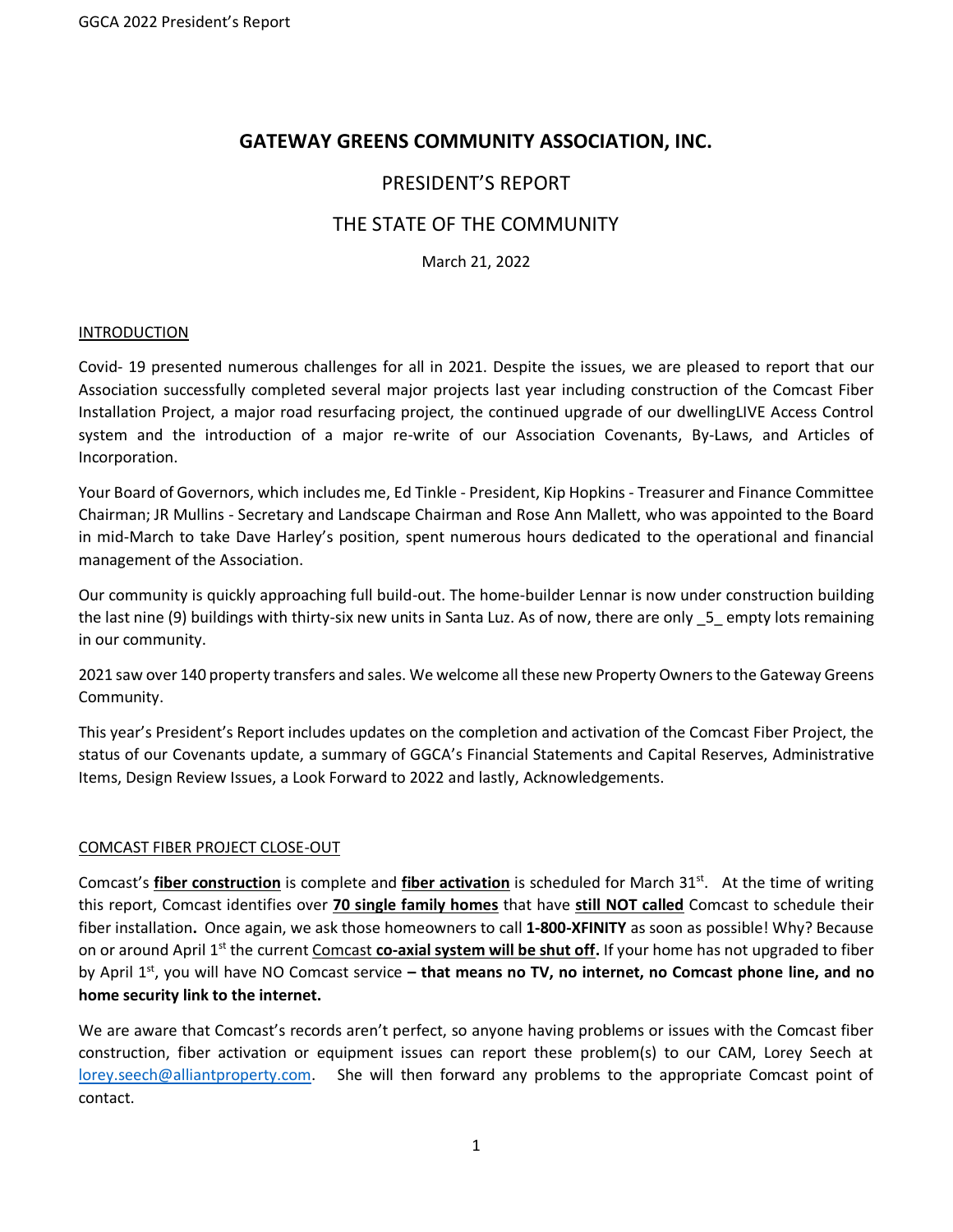### ACCESS CONTROL/dwellingLIVE/TRAFFIC ENFORCEMENT

Since last March 2021, Domestic Protection Services has been our Access Control Provider. Our Association's Access Control Director is Chris Johnson, whose offices are located in the Golf Maintenance Building next to the Tennis Facility at the west end of Gateway Greens Drive. Chris and our CAM, Lorey Seech, issue transponders and register all Owner/Tenant Vehicles and Golf Carts. **All golf carts are registered annually by simply showing proof of insurance to the Access Control Staff.** Chris can be contacted by phone at 239-990-6647 or by e-mail at [accessGGCA@gmail.com.](mailto:accessGGCA@gmail.com)

Relative to dwellingLIVE, we continue to urge all residents to activate their dwellingLIVE accounts by entering their current vehicle(s) information, transponder numbers, guests, and vendors. Owners unable to register guests or vendors may use dwellingLIVE Voice by calling 239-356-6766. This service is not suited for last minute requests! You can find the how-to information including questions and answers for setting up dwellingLIVE on our website [www.gatewaygreens.com](http://www.gatewaygreens.com/) under Access Control-dwellingLIVE tab.

Owner's always have the option to use the kiosk located at our Walden Lakes, Hidden Links and Westlinks Gates to enter the community. Simply have your guests/vendors scroll through the list looking for the Owner's name using the "A" or "Z" button to scroll up or down the list, enter the four-digit code associated with the Owner's name, and hit the "CALL" button. The kiosk automatically calls the **Owner's phone number of record.** After you **answer and verify** it is someone you want to allow access, just press "9" on your phone and the visitor gate will open!

In February 2021, the Associations' Board of Governors adopted a Golf Cart and Low Speed Vehicle Policy, which requires the ANNUAL registration of EVERY cart using Association roads and cart paths, whether the cart is owned by a resident, guest, tenant, Country Club member or person from outside of Gateway Greens. The Policy is now in effect and Owners of carts NOT currently registered with a 2022 sticker will be subject to fines. Golf cart registration by the Access Control Team is on both Monday and Wednesday from Noon till 3:00 PM at the Golf Maintenance Offices. Owners not able to meet this schedule can contact either Lorey or Chris to schedule appointments.

Speeding and the disobeying our Association traffic rules continues to be a very **serious problem** within Gateway Greens. Our community includes many families with small children, numerous walkers, and bikers in addition to our drivers who do obey the traffic rules - all of whom are very concerned with both the speeding and the failure to STOP at posted STOP signs throughout the Community. With the exception of Westlinks Drive, which has a posted speed limit of 30 mph and the roads within Hammock Cove, which have a posted speed limit of 20 mph, the roads throughout our community are 25 mph.

**Note**: your community pays the Lee County Sheriff's detail to be in Gateway Greens and enforce our speed limits and traffic signs – but we cannot afford them 24/7. Your Board is determined to make Gateway Greens a safe place to live!

Accordingly, the Board of Governors has empowered our Access Control Team with the authority to monitor speed limits and traffic sign compliance and report violations to the Board. Violators, if Property Owners within the Community, will be fined for any such violations based on a scale and may be subject to having their transponders deactivated. Guests, vendors, and all other non-Owners violating our speed limits and/or ignoring our STOP signs will be banned from the community for a period of time commensurate with the violation.

Lastly, all commercial traffic must now enter our Community via our Westlinks Entrance. This policy is reinstated based on the request of the Lee County Sheriff's Office to stop the back-up of traffic at our main gate which blocks Gateway Blvd – a public road. Since the Westlinks gate entrance is only staffed from 7AM-7PM on Monday thru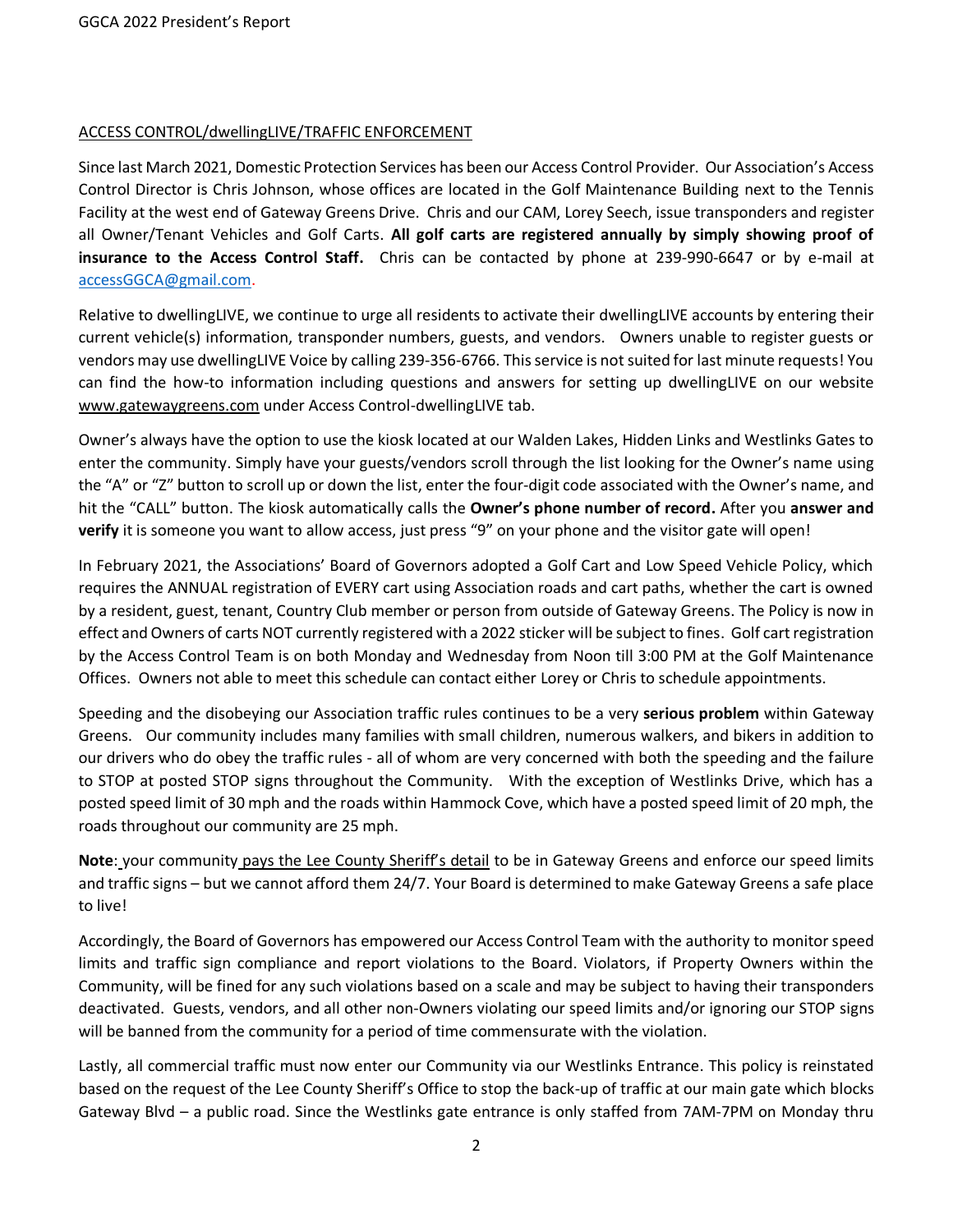Friday and 10AM-6PM on Sat. and Sun., owners having vendors wanting to enter outside these hours must either provide these vendors with access passes via dwellingLIVE or have the vendor call the Owner through the Gate Kiosk and the Owner can open the gate remotely. Again, the kiosk calls the phone number of record that the owner has established via their dwellingLIVE account.

## FINANCIAL AND CAPITAL RESERVE

The Association has been maintaining a retained earnings level near \$300,000 as a sort of "disaster fund" for the community. The numerous property sales in 2021 helped increase our reserves and fund projects without increasing our Qtr. Assessments. We ended 2021 with a Retained Earnings balance over \$425,000, and that is after the Board approved a transfer of \$109,000 from Retained Earnings to Capital Reserve account to help cover needed capital projects in 2021 and 2022. Our Association's Finance Committee, in conjunction with our accountants, reviewed the community's experience with Hurricane IRMA and recommended that the Association reduce the baseline retained earnings to a range of \$200,000-\$250,000. The Board agreed that this new range would still provide the Association with a respectable reserve for any unanticipated weather emergencies and/or any contingent liabilities.

At this time, the Board has earmarked \$192,000 of the current retained earnings for two things: \$150,000 to fund the replacement of our 30-yr old street signs and \$42,000 to support our 2022 operating budget (if needed) which was included in our 2022 budget in order to hold our quarterly HOAs at \$480. Accordingly, our projected year end 2022 Retained Earnings balance will be approximately \$230,000, well within our new baseline range of \$200,000- \$250,000 retained earnings.

Major Capital Reserve expenditures budgeted for 2022 include new Street Signs (100% funded by retained earnings), new entrance gate openers for both the Main and Hidden Links gates, a new Association Golf Cart and Rover - all funded by capital reserves on hand - and new Irrigation System Controllers which the Board plans to debt-finance in order to keep the required capital reserve balances from going negative and increasing future Quarterly Assessments. The state of Florida is currently offering a grant program for water-related projects such as irrigation system controller replacements and the Board has already applied in hopes of receiving some grant support for this capital project expense.

## ADMINISTRATIVE ISSUES

The Association's Boards, both past and present, have invested in technology to improve communication and dissemination of information to our Owners, guests, and vendors. While we continue to recommend the use of our websit[e www.gatewaygreens.com,](http://www.gatewaygreens.com/) only about 50% of our residents are registered users. We continue to use e-mail blasts to notify Owners of important issues, events, road closings, etc., but again we have less than 50% of our residents' e-mail addresses. Owners can create and/or update their Owner Contact Information form by going to our website and under "Resources" click on "Forms & Applications" scroll down to Alliant – Owner Contact form, complete it and return to our CAM, Lorey Seech. Owners can also use our website to review their own financial account status with the Association after you log-in.

The Leasing of Units (Homes/Condos) in Gateway Greens remains an operational problem for our Management Firm (Alliant) and our Access Control Team. All leases must first be approved by your Neighborhood Association, as applicable, and then by Alliant. The five-page Leasing Packet can be found on our website [www.gatewaygreens.com](http://www.gatewaygreens.com/) under the "Resources" then scroll down to" Leasing Packet." New leasesrequire an application and two application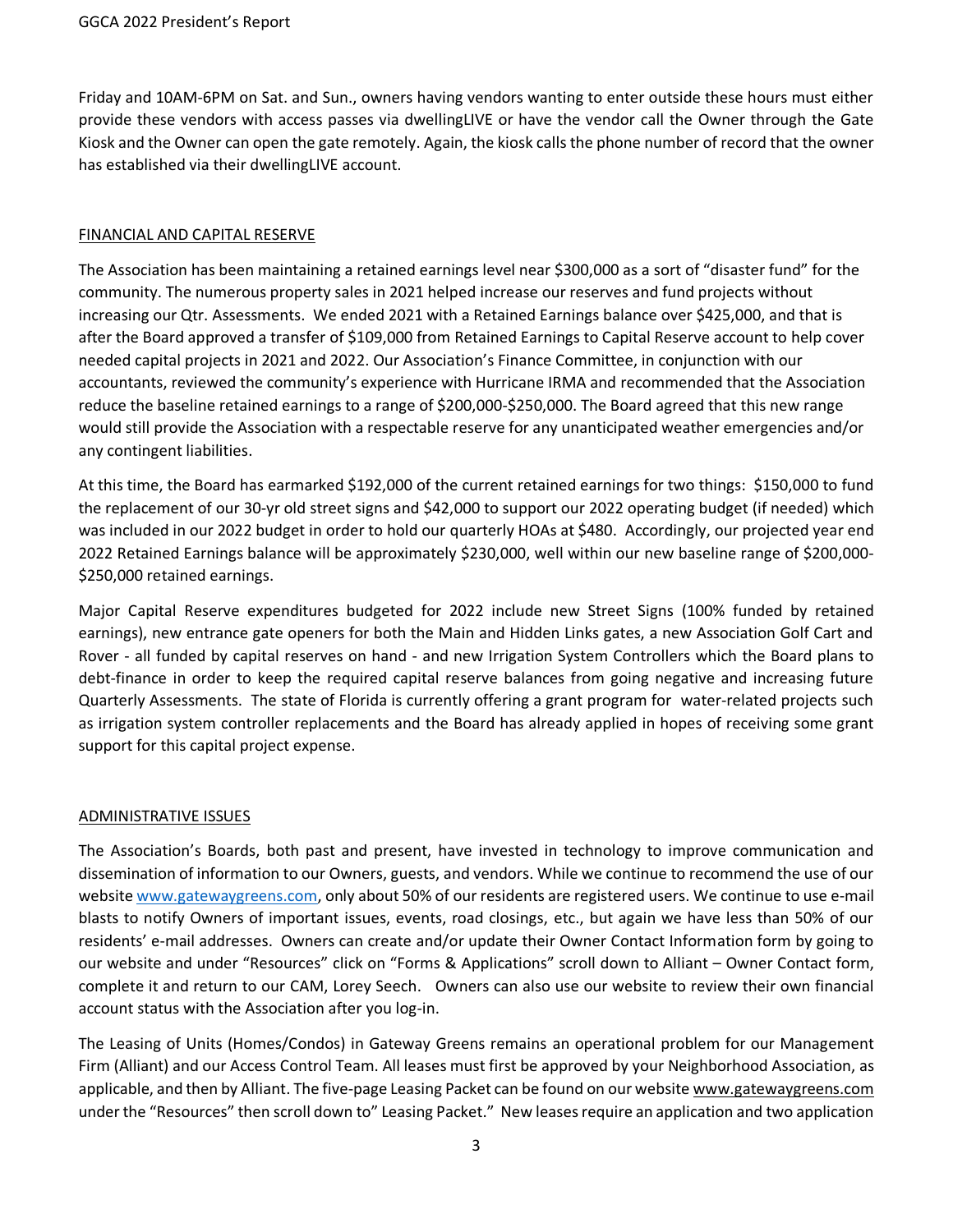fess - \$150 to Alliant and \$150 to the Gateway Greens Association. All lease renewals require only the \$150 fee payable to the Gateway Greens Association. Per our Covenants and Rules and Regulations, any Owners desiring to lease their units (minimum of 30 days, no more than three (3) times per year) must first file a Notice of Lease Form with Alliant, the Master HOA's Management firm. With our new dwellingLIVE Entry System, it is imperative that Owners renting their units identify their tenant, their leasing dates and their family and guests, if any. Access into Gateway Greens cannot happen without this information and registration of Tenants by our Owners. All short-term leases, defined as less than 30 days, through any property owner, rental agency, AirBnB, etc. are **strictly prohibited**  in Gateway Greens. The use of Portable Transponders is not allowed by Tenants and will be deactivated immediately.

Our Board, along with our Attorney and Alliant, continue to work on the revisions and updating of our 35-year-old Covenants, including our By-Laws, Articles of Incorporation and Declarations. A first draft is posted on our Community website. Since then, the Board has made revisions to address Owner comments and a second Town Hall meeting is scheduled for 6-8 pm on April 12 at the Club at Gateway. The revised red-lined documents will again be posted on our website.

The Design Review Committee **(DRC)** continues to review 20-30 applications every month. The Committee meets at 3:00 PM on the 2<sup>nd</sup> Wednesday of the month at the Club at Gateway. DRC application forms can be found on the Association's website [www.gatewaygreens.com](http://www.gatewaygreens.com/) under "Resources" then click on "Design Review." DRC approval is required for ALL exterior home modifications, including the removal of trees and major landscaping changes. The DRC is currently working with Sherwin Williams to prepare a Community Color Palette. When completed, it will be presented to the members for Owner comments. As presently envisioned, this Palette will present at least thirtyfive basic color options along with trim and accent color options.

Relative to the old wooden-post mailboxes, to date approximately 108 of our single-family owners HAVE NOT purchased their new AOD mailboxes, which have to be installed within the next two years. We have just been informed by AOD that the current price of \$562.58 will be increased at the end of March, just a couple of weeks away. This price increase could be in the range of 6-10% increase. Again, while Owners have another two years to purchase their new mailbox, assuming the current wooden post mailbox is in good condition, the price of purchasing these mailboxes is getting very expensive. Accordingly, the Board encourages ALL owners to consider purchasing their new mailbox now and avoid continuing price hike

## LOOKING FORWARD TO 2022

Major activities planned for 2022 include:

- 1. The welcoming to the Board of at least two (2) new Board members.
- 2. The finalization of the revised and updated Association Covenants and scheduling of an Association Membership approval vote.
- 3. The engineering design of the next phase of road re-surfacing scheduled for 2023.
- 4. The replacement of our 30-yr. old Street Signs
- 5. The continued installation of the AOD mailboxes and the repair/replacement of oxidation damaged mailboxes.
- 6. The continuation of getting ALL our Owners to complete and submit to Alliant their new and updated Owner Contact Information forms.